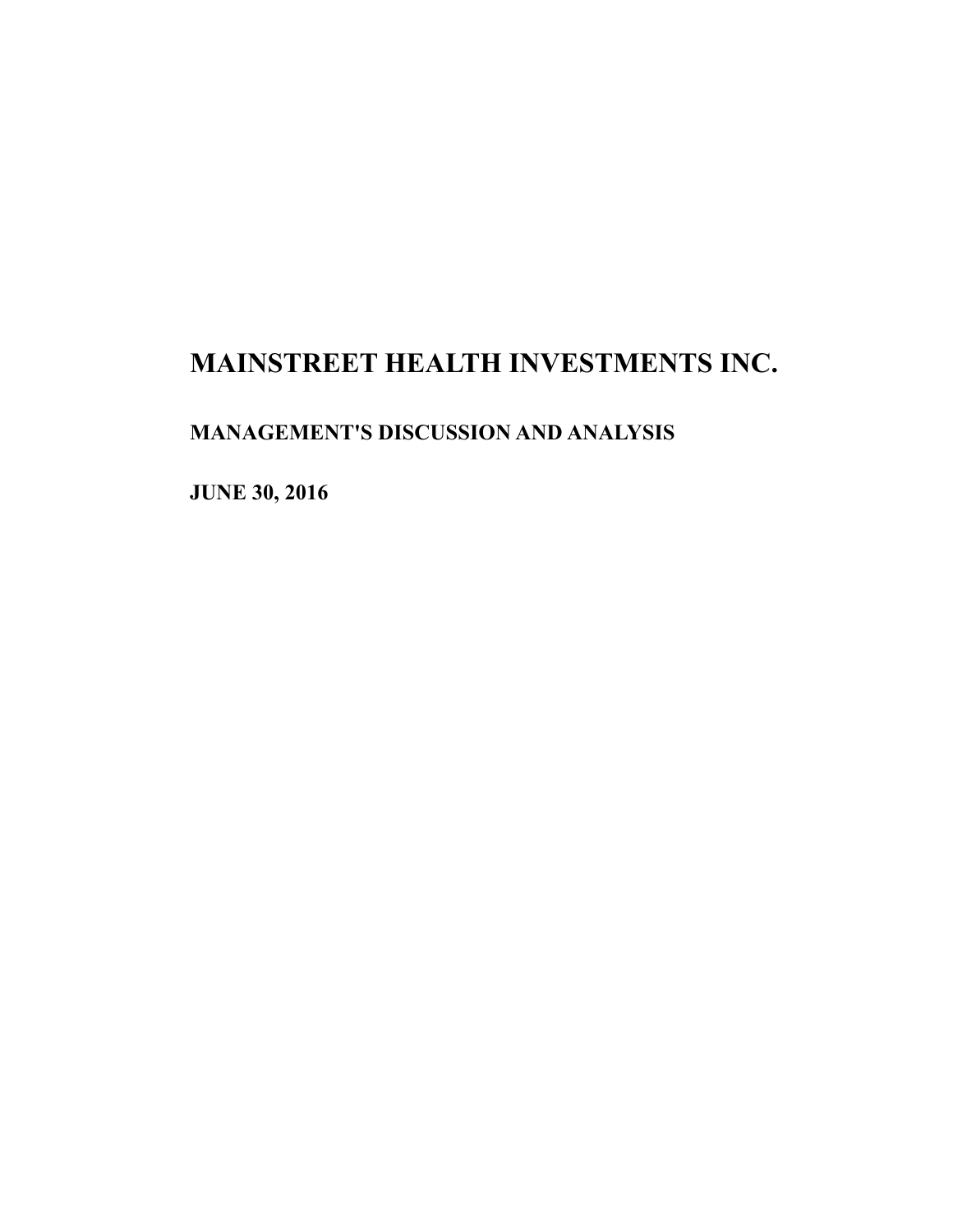#### **Basis of presentation**

Financial data in this Management's Discussion and Analysis of Results of Operations and Financial Condition ("MD&A") is for the three and six months ended June 30, 2016. Financial data has been prepared in accordance with International Financial Reporting Standards ("IFRS") as issued by the International Accounting Standards Board.

This MD&A is intended to provide readers with an assessment of the performance of Mainstreet Health Investments Inc. (the "Company") for the three and six months ended June 30, 2016. This MD&A should be read in conjunction with the final prospectus dated May 26, 2016 and the unaudited condensed consolidated interim financial statements and notes of the Company for the three and six months ended June 30, 2016.

All financial information is in thousands of U.S. dollars unless otherwise noted.

#### **Forward-looking disclaimer**

Certain information in this MD&A may constitute "forward-looking" statements which involve known and unknown risks, uncertainties and other factors, which may cause the actual results, performance or achievements of the Company or industry results to be materially different from any future results, performance or achievements expressed or implied by such forwardlooking statements. Forward-looking statements (which involve significant risks and uncertainties and should not be read as guarantees of future performance or results) include statements related to acquisitions, development activities, future maintenance and leasing expenditures, financing, the availability of financing sources and income taxes. Management of the Company ("Management") believes that the expectations reflected in forward-looking statements are based upon reasonable assumptions; however, Management can give no assurance that actual results will be consistent with these forward-looking statements.

Without limiting the foregoing, the words "believe", "expect", "anticipate", "should", "may", "intend", "estimate" and similar expressions identify forward-looking statements.

Factors that could cause actual results, performance or achievements to differ materially from those expressed or implied by forward-looking statements include, but are not limited to, general economic conditions, competitive uncertainties and contingencies, demographic and industry trends, legislative and regulatory changes, tax laws and those factors set forth under the heading "Risks and Uncertainties" in this MD&A. Readers are cautioned that the foregoing list of factors that may affect future results is not exhaustive. When relying on forward-looking statements to make decisions, with respect to the Company, investors and others should carefully consider the foregoing factors and other uncertainties and potential events.

These forward-looking statements are made as of August 10, 2016 and the Company assumes no obligation to update or revise them to reflect new events or circumstances, except as required by law.

## **Review and approval by the board of directors**

The board of directors, upon the recommendation of the Audit Committee, approved the contents of this MD&A on August 10, 2016.

## **Business Overview**

The Company was incorporated on May 31, 2007 under the Business Corporations Act (Ontario). Effective April 4, 2016, the Company changed its name from "Kingsway Arms Retirement Residences Inc." to "Mainstreet Health Investments Inc." and continued under the laws of the Province of British Columbia. The Company's registered office is 2500 - 700 W Georgia Street, Vancouver, British Columbia V7Y 1B3.

On April 4, 2016, the Company acquired all of the shares of Mainstreet Health Holdings Inc. ("MHI Holdco") held by Mainstreet Investment Company, LLC ("MS Investment") in consideration for 81,160,000 common shares and 307,659,850 non-voting shares of the Company. The non-voting shares were converted to common shares, and all common shares were consolidated on a 250:1 basis upon completion of the Offering described below.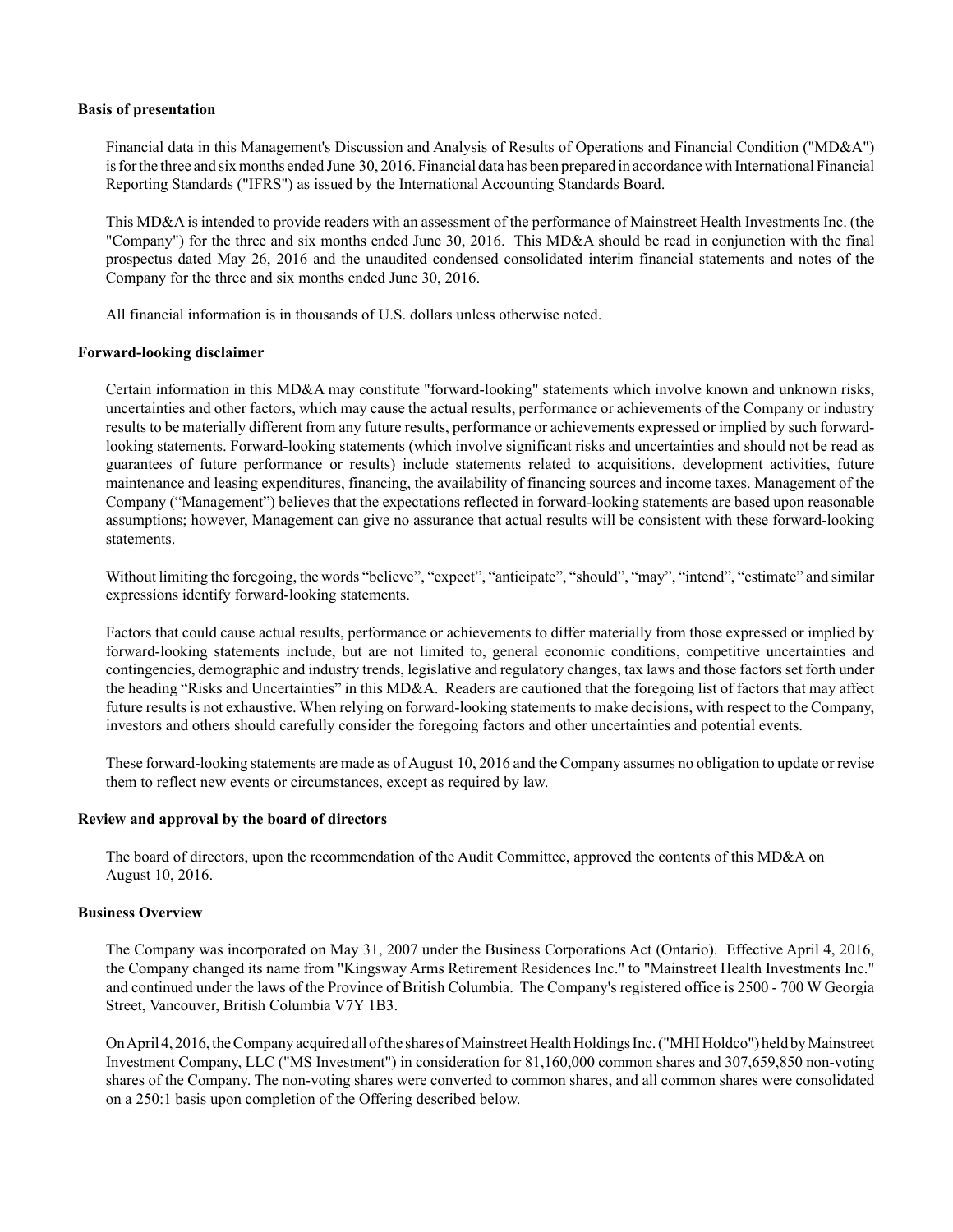On May 26, 2016, the Company filed a prospectus relating to an offering (the "Offering") of 9,500,000 common shares of the Company. Upon completion of the Offering on June 2, 2016, the Company acquired the remaining shares of MHI Holdco subsequent to the conversion of the outstanding convertible debentures of MHI Holdco into common shares of MHI Holdco.

The shareholders of MHI Holdco received 518,094 common shares of the Company and the convertible debenture holders received 11,117,010 common shares of the Company, both on a post-consolidation basis. The Company has been identified as the accounting acquiree rather than the accounting acquirer and the transaction is considered to be a reverse-takeover. As the former shareholders of MHI Holdco owned a controlling interest in the Company, the financial statements of the Company reflect the historical results of MHI Holdco since it's inception on October 7, 2015 and the acquisition of the net assets of the Company at their fair value on the date of closing. However, the equity structure (i.e. the number and type of shares issued) reflects the equity structure of the Company.

On June 2, 2016, the Company completed the issuance of 9,500,000 common shares for gross proceeds of \$95,000. The underwriters of the transaction were granted an overallotment option to purchase up to an additional 1,425,000 common shares within 30 days of the completion of the offering. The overallotment option was exercised in full on June 21, 2016 resulting in gross proceeds of \$14,250.

The Company was formed primarily to own income-producing seniors housing and care properties throughout the United States and Canada. Specifically, the Company will look to acquire properties which offer predominately transitional care, long term care, and assisted living programs, including short-term rehabilitation and memory care special care units. As of June 30, 2016, the Company owns a portfolio of 21 properties comprised of 11 long-term care facilities, 6 assisted living facilities and 4 transitional care properties.

Management believes that certain characteristics of the North American senior housing and care industry provide a significant opportunity to continue to expand the Company's portfolio of properties. These characteristics include favorable demographic trends, increasing demand, stagnant supply of new facilities and a shift of some services from traditional hospitals to postacute care centers and long-term care facilities. Management also believes that the Company is well-positioned to participate in the sector and capitalize on its projected growth without being directly exposed to the day-to-day operations of the senior housing and care sector by investing in high quality properties, and partnering with financially and operationally strong tenant operators

## **Recent Activities**

On April 4, 2016 the Company entered into an asset management agreement (the "Asset Management Agreement") with Mainstreet Asset Management Inc. ("MAMI"), which is owned 100% by the chairman of the Company. Under the terms of the Asset Management Agreement, the Company will pay an asset management fee of (i) 0.3% of the Gross Book Value of the Company (as defined in the Asset Management Agreement) up to a Gross Book value of \$1.0 billion plus (ii) 0.1% of the Gross Book Value of the Company in excess of \$1.0 billion.

On April 4, 2016 The Company directly and indirectly entered into two development agreements (together, the "Development Agreements") with Mainstreet Property Group, LLC ("Mainstreet LLC") pursuant to which the Company has the right to provide mezzanine financing for projected construction costs for all suitable development properties identified by Mainstreet LLC. The Company will have an option to acquire any property for which it has provided mezzanine financing pursuant to the terms set out in the Development Agreements.

On April 29, 2016, the Company indirectly acquired one property in respect of which the Company had previously entered into a purchase agreement ("Hanover Park", the eleventh property of a portfolio of eleven seniors housing and care properties located in the state of Illinois (collectively, the "Symphony Portfolio")) for \$34,075 plus transaction costs. In order to fund this acquisition, the Company applied a \$3,500 security deposit, issued \$10,300 of preferred equity, amended an existing note payable to draw an additional \$1,500 and drew an additional \$19,360 on the Company's credit facility (the "Facility").

On May 26, 2016, the Company filed a prospectus relating to the Offering.

On June 2, 2016, a wholly owned subsidiary of the Company acquired a portfolio of seven properties in Scranton, Pennsylvania (collectively, the "Scranton Portfolio") for a purchase price of \$29,091 plus transaction costs.

On June 2, 2016, a wholly owned subsidiary of the Company acquired three properties located in Chesterton, Indiana; Mooresville, Indiana; and Topeka, Kansas, respectively, for a combined purchase price of \$59,821 plus transaction costs. The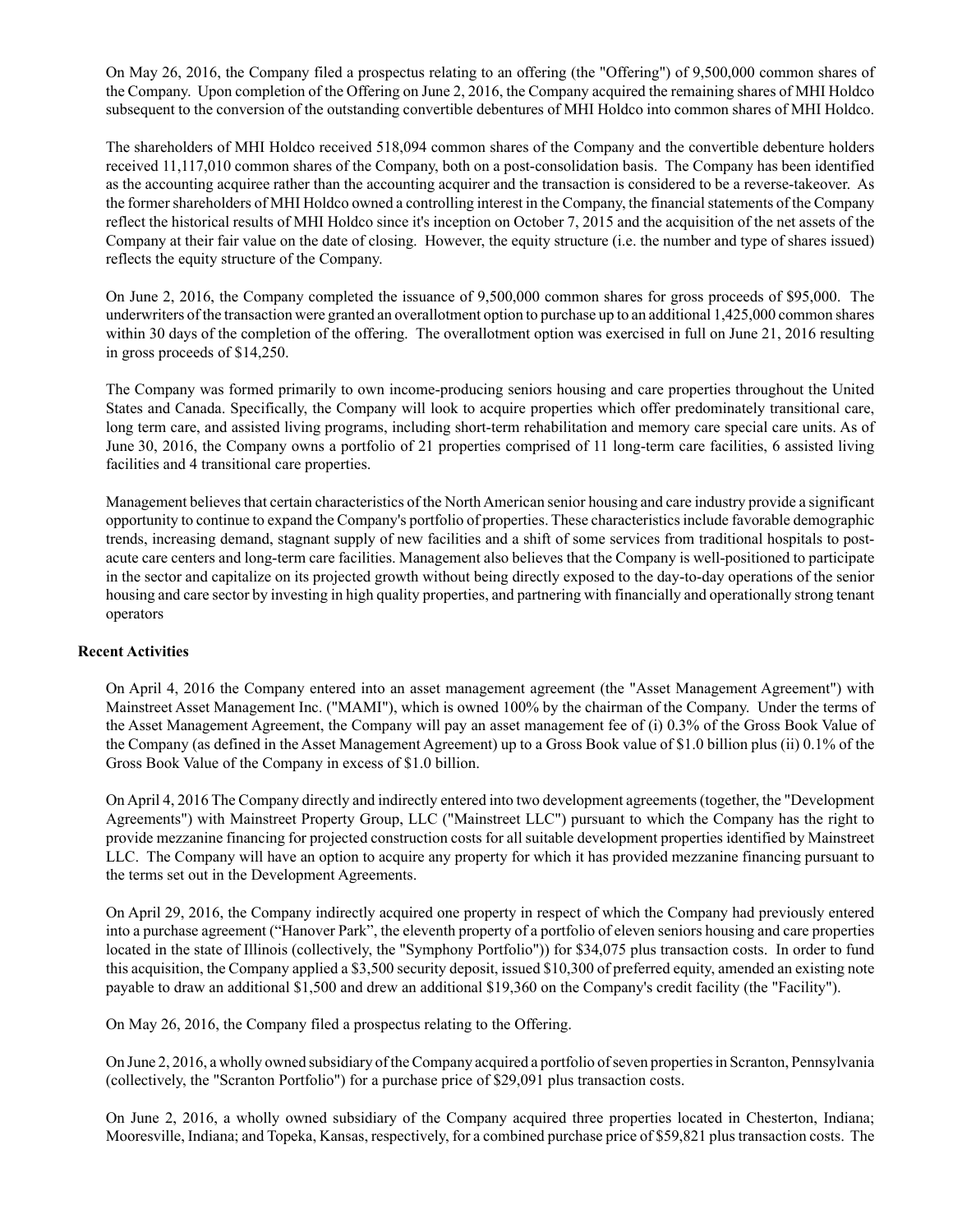Topeka, Kansas property is currently under development, and the wholly owned subsidiary of the Company entered into a development lease in conjunction with its purchase of the property.

On August 5, 2016, a wholly owned subsidiary of the Company acquired one property located in Syracuse, New York ("Hearth at Greenpoint") in respect of which the Company had previously entered into a purchase agreement. The Hearth at Greenpoint property was purchased for a purchase price of \$32,967 plus transaction costs. The Company assumed mortgage debt on the property of \$13,170 which bears interest at a fixed rate of 6.8% annually and matures on September 1, 2018.

## **Selected Financial Information**

| (dollar amounts in thousands of U.S. Dollars, except number of income properties) | <b>Three months</b><br>ended<br>June 30, 2016 | Six months<br>ended<br>June 30, 2016 |  |
|-----------------------------------------------------------------------------------|-----------------------------------------------|--------------------------------------|--|
| <b>Operational information</b>                                                    |                                               |                                      |  |
| Income properties                                                                 | 21                                            | 21                                   |  |
| Average lease term to maturity in years (does not include renewal options)        | 14.1                                          | 14.1                                 |  |
| <b>Summary financial information</b>                                              |                                               |                                      |  |
| Gross book value                                                                  | \$<br>418,882                                 | \$<br>418,882                        |  |
| Total debt                                                                        | \$<br>181,156                                 | \$<br>181,156                        |  |
| Debt to gross book value %                                                        | 43.2%                                         | 43.2%                                |  |
| Weighted average interest rate (1)                                                | 4.1%                                          | 4.1%                                 |  |
| Revenue                                                                           | \$<br>8,625                                   | \$<br>15,979                         |  |
| Operating expenses                                                                | \$<br>1,396                                   | \$<br>1,888                          |  |
| Finance cost                                                                      | \$<br>4,030                                   | \$<br>8,471                          |  |
| Net loss                                                                          | \$<br>(773)                                   | \$<br>(2,178)                        |  |
| Funds from operations (FFO)                                                       | \$<br>1,815                                   | \$<br>3,082                          |  |
| Adjusted funds from operations (AFFO)                                             | \$<br>3,848                                   | \$<br>7,171                          |  |
| Common share distributions declared                                               | \$<br>1,386                                   | \$<br>1,386                          |  |

(1) Weighted average interest rate includes \$147.0 million of debt on the Company's credit facility which is fixed at 4.2% by the Interest Rate Swap.

#### **Results of Operations - Three and Six Months Ended June 30, 2016**

*(unless otherwise stated, amounts are in thousands of U.S. dollars)*

## *Revenue*

|                                | Three months<br>June 30, 2016 | Six months<br>ended<br>June 30, 2016 |    |        |
|--------------------------------|-------------------------------|--------------------------------------|----|--------|
| Cash rentals received          | S                             | 6,289                                | \$ | 11,666 |
| Straight-line rent adjustments |                               | 943                                  |    | 1,765  |
| Property tax recoveries        |                               | 1,384                                |    | 2,539  |
|                                |                               | 8,616                                | S  | 15,970 |

Cash rentals received and straight-line rent adjustments relate to lease agreements pursuant to which the Company indirectly leases its income properties to its tenants. The portfolio consisted of 10 properties for the period from January 1, 2016 until the Hanover Park acquisition on April 29, 2016. The portfolio then consisted of 11 properties until June 2, 2016 when the remaining properties were acquired. All of the Company's leases are triple-net, and property tax recovery represents the revenue recognized for the real estate taxes for which the tenants are responsible to pay.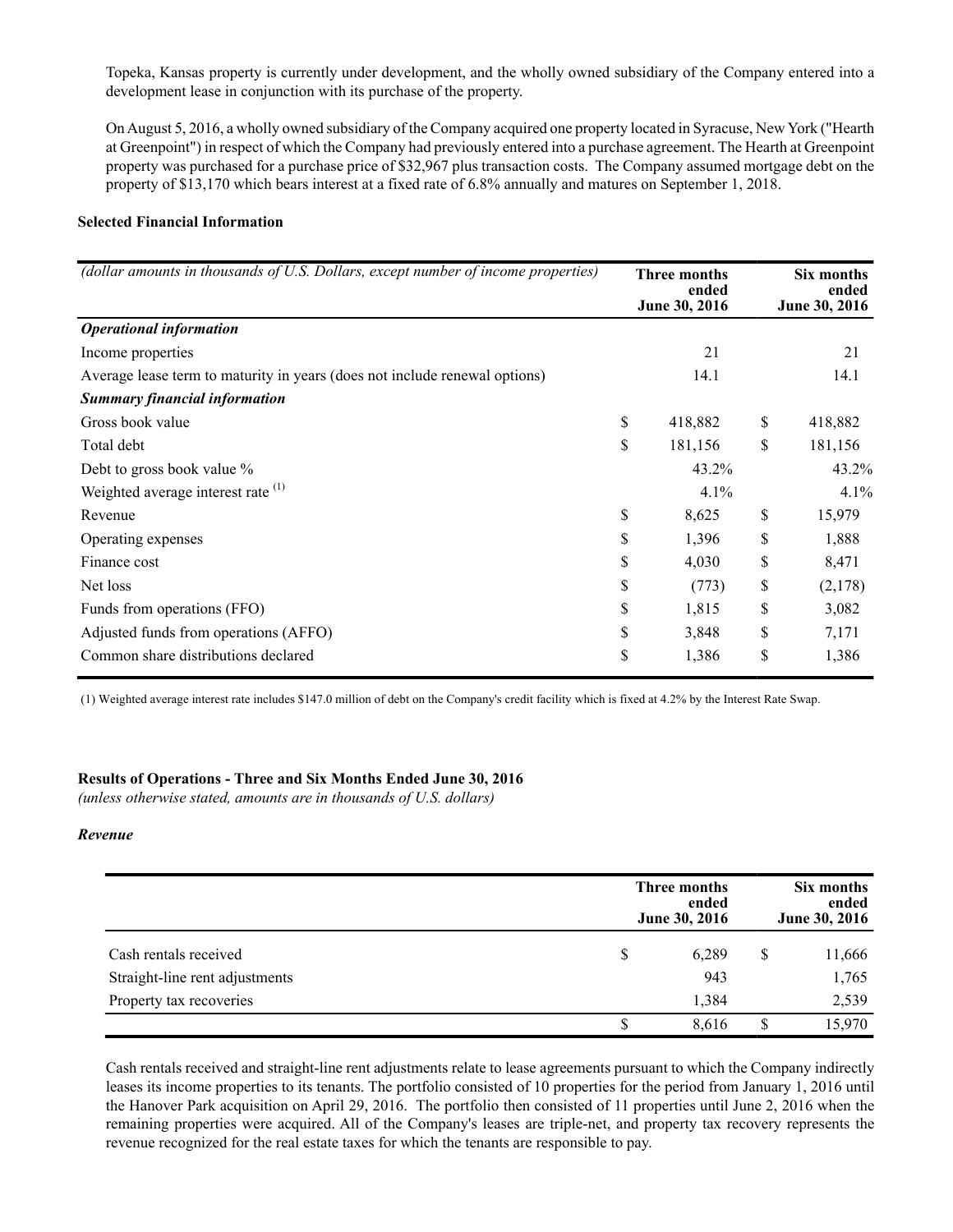## *Operating Expenses*

Operating expenses of \$1.4 million for the three months ended June 30, 2016 includes \$0.3 million in management fees paid to MAMI pursuant to the Asset Management Agreement. Additionally, it includes \$0.7 million of non-cash listing expense recorded in accordance with *IFRS 2, Share Based Payment*, in connection with the June 2, 2016 reverse takeover transaction. It also includes \$0.3 million in payroll and DSU compensation expense as well as other professional fees and insurance expense.

Operating expenses of \$1.9 million for the six months ended June 30, 2016 includes \$0.3 million in professional fees and \$0.4 million in management fees paid to MAMI. Additionally, it includes \$0.7 million of non-cash listing expense recorded in connection with the June 2, 2016 reverse takeover transaction. It also includes \$0.3 million in payroll and DSU compensation expense.

## *Finance Cost*

Finance cost consists of the following:

|                                            | Three months<br>June 30, 2016 | Six months<br>ended<br>June 30, 2016 |    |       |
|--------------------------------------------|-------------------------------|--------------------------------------|----|-------|
| Interest expense on the Facility           | \$                            | 1,458                                | \$ | 2,791 |
| Interest expense on mortgages payable      |                               | 101                                  |    | 101   |
| Interest expense on notes payable          |                               | 36                                   |    | 72    |
| Interest expense on Convertible Debentures |                               | 1,899                                |    | 4,621 |
| Preferred share dividends                  |                               | 83                                   |    | 83    |
| Amortization expense                       |                               | 171                                  |    | 327   |
| Interest rate swap payments                |                               | 282                                  |    | 476   |
|                                            | \$                            | 4,030                                | \$ | 8,471 |

## *Real Estate Tax Expense*

Real estate tax expense of \$4.6 million for the six months ended June 30, 2016 represents property tax expensed for the year for properties owned on January 1, 2016 in accordance with the provisions of *IFRIC 21, Levies*. Real estate tax will be recovered from our tenants under the provisions of their triple net leases.

## *Change in Value of Investment Properties*

The \$1.8 million decrease in value of investment properties for the three months ended June 30, 2016 included \$0.9 million to offset the impact of the increase in straight-line rent receivable and \$1.0 million related to acquisition costs paid on the 11 properties acquired during the period.

In addition, the \$1.4 million decrease to the value of investment properties represents the offset of the receivable related to real estate tax recoveries recorded under *IFRIC 21, Levies*.

The \$2.6 million decrease in value of investment properties for the six months ended June 30, 2016 included \$1.8 million to offset the impact of the increase in straight-line rent receivable and \$1.0 million related to acquisition costs paid on the 11 properties acquired during the period.

In addition, the \$2.1 million increase to the value of investment properties represents a \$2.5 million adjustment to the receivable related to real estate tax recoveries, offset by a \$4.6 million adjustment representing the offset of the liability related to real estate tax expense recorded on the portfolio under *IFRIC 21, Levies*.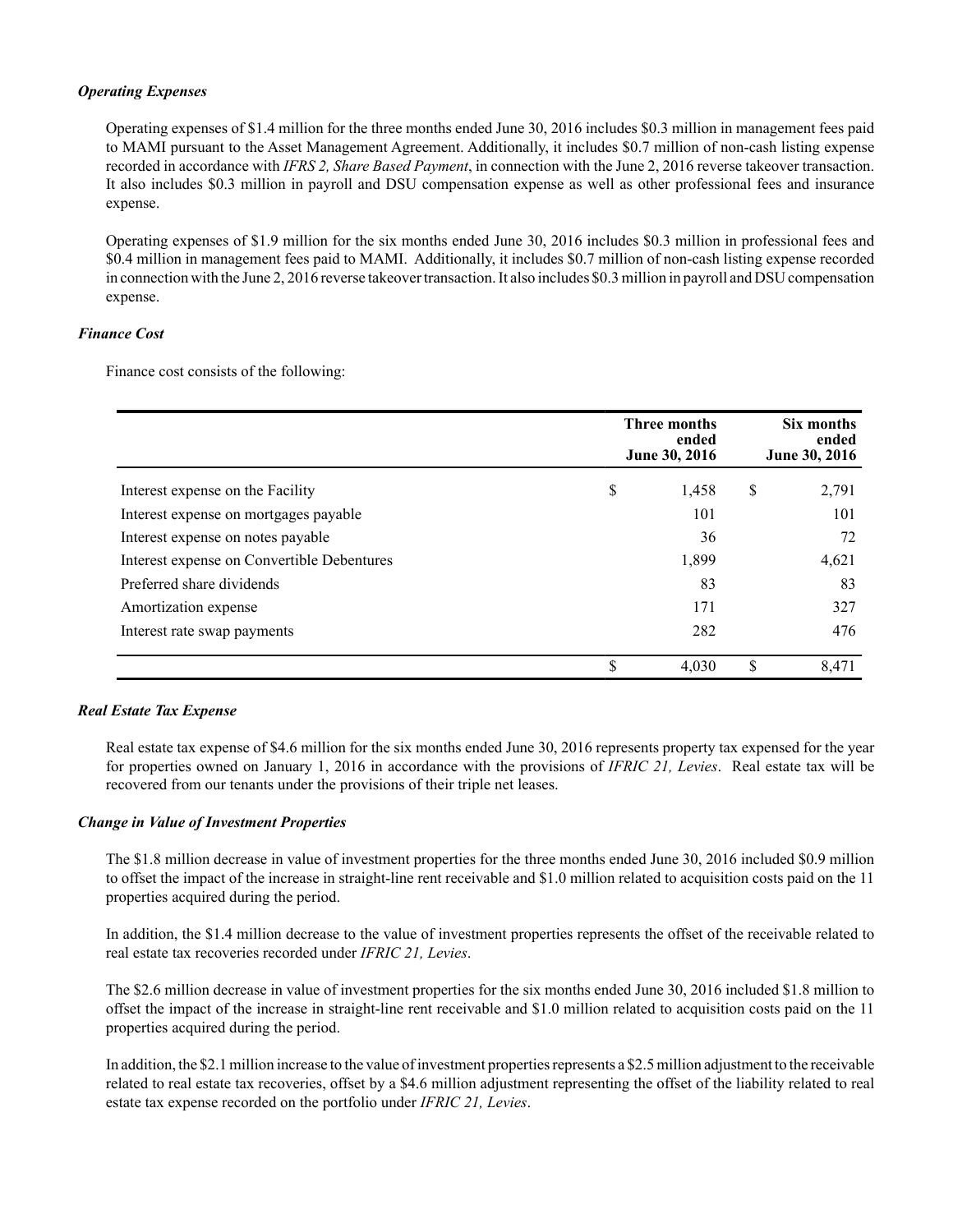## *Change in Value of Derivative Instruments*

The \$0.8 million and \$2.7 million change in value of derivative instruments for the three and six months ended June 30, 2016, respectively, relates to the recognition of the fair value of an interest rate swap ("Interest Rate Swap") pursuant to an interest rate swap agreement (the "Swap Agreement") entered into during the three months ended March 31, 2016. This change represents the fair value adjustments during the period. The Interest Rate Swap is not designated as a hedge and is marked to fair value each reporting period.

## *Income Tax Expense*

For the Canadian and U.S. corporate subsidiaries of the Company, income tax expense comprises current and deferred tax. Certain of the Company's subsidiaries are limited partnerships, and are accordingly not subject to income tax. Taxable income or loss of the partnerships is allocated to their partners.

Deferred tax is recognized in respect of temporary differences between the carrying amounts of assets and liabilities for financial reporting purposes and the amounts used for taxation purposes. Deferred tax is measured at the tax rates that are expected to be applied to temporary differences when they reverse, based on the laws that have been enacted or substantively enacted by the reporting date.

For the three and six months ended June 30, 2016, the Company had current income tax expense of \$0 and \$0 for the three and six months ended June 30, 2016. The Company anticipates that future current income tax expense will result from distributions from its U.S. subsidiaries to the Canadian corporation, which will be subject to a 5% withholding tax.

## *Cash Flow Analysis*

|                                       | Six months ended<br>June 30, 2016 |
|---------------------------------------|-----------------------------------|
| Cash provided by operating activities | 1,907                             |
| Cash provided by financing activities | 99,366                            |
| Cash used in investing activities     | (90, 391)                         |
| Increase in cash and cash equivalents | 10,882                            |

## *Cash Provided by Operating Activities*

Cash provided by operating activities for the six months ended June 30, 2016 was \$1.9 million. This was primarily due to cash received for rent and prepaid rent, partially offset by cash paid for interest, real estate taxes and operating expenses.

#### *Cash Provided by Financing Activities*

Cash provided by financing activities for the six months ended June 30, 2016 was \$99.4 million. This was primarily driven by the net cash provided by the issuance of shares of \$99.4 million. In addition, cash provided by financing activities increased by a net \$3.0 million drawn on the Facility, partially offset by a net \$2.5 million of notes payable repaid during the period and financing costs paid of \$0.4 million.

#### *Cash Used in Investing Activities*

Cash used in investing activities for the six months ended June 30, 2016 was \$90.4 million. This was primarily due to the acquisition of the 11 properties during the period and capital expenditures resulting in the use of \$86.7 million. In addition, the Company issued a mezzanine loan for \$2.5 million and paid a deposit on a future acquisition of \$1.0 million.

## **Financial Position**

Total assets of \$418.9 million is primarily comprised of \$392.7 million of investment properties, which represents the fair market value of Company's portfolio of properties including capital expenditures on one of the properties in the Symphony Portfolio during the six months ended June 30, 2016. Cash on hand at June 30, 2016 was \$18.1 million, other assets were \$5.6 million, and loans receivable were \$2.5 million. Other assets primarily consists of \$3.4 million of property taxes receivable, a \$1.0 million deposit paid on a future acquisition, \$0.1 million of prepaid acquisition costs, \$0.9 million of accounts receivable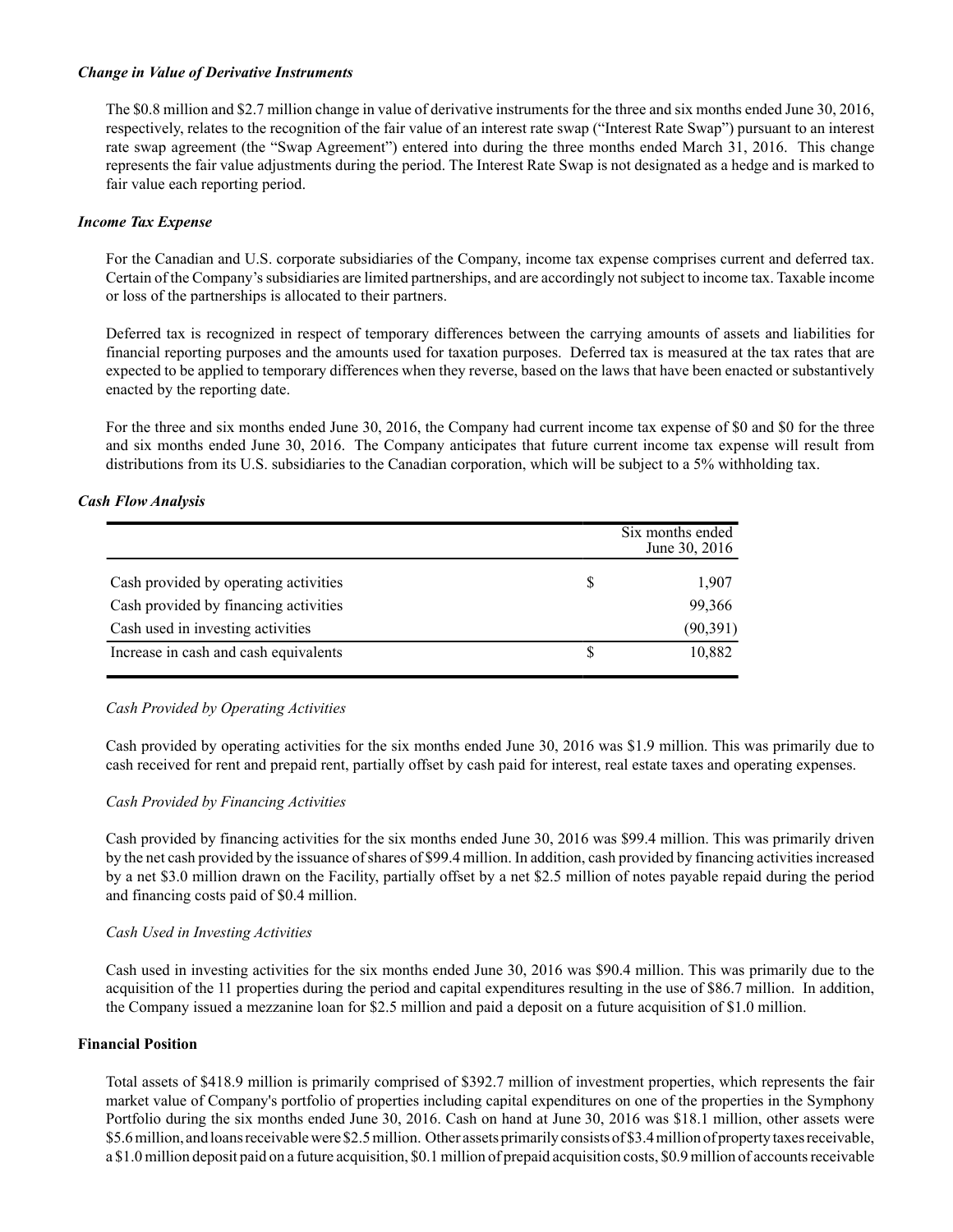including the development lease receivable and \$0.2 million of other prepaid costs. The loans receivable balance relates to the issuance of a mezzanine loan to MS Houston Holdings II, LLC on June 23, 2016 for the development of a seniors housing and care property in Houston, Texas.

Total liabilities of \$196.3 million includes current liabilities of \$45.8 million and non-current liabilities of \$150.5 million. The current liabilities include \$5.4 million of real estate taxes payable, of which \$2.1 million relates to the period prior to the Company's ownership of the respective properties, and for which cash consideration was provided by the seller at closing, and \$3.3 million of which relates to a real estate tax liability recorded under the provisions of *IFRIC 21, Levies*. Accounts payable represents \$2.8 million of the balance in current liabilities. Current liabilities also includes \$33.5 million representing the current portion of mortgages payable,net of loan fees, assumed on a property acquired during the period. Also included in current liabilities is unearned revenue of \$2.0 million, which represents prepaid rent, \$1.4 million to record a dividend distribution payable and accrued interest of \$0.7 million. Non-current liabilities include the balance outstanding on the Facility of \$147.7 million, which is net of loan fees, and a \$2.7 million liability which represents the fair value of the Interest Rate Swap.

#### **Summary of Quarterly Results**

The following table summarizes the Company's quarterly unaudited financial information from its date of formation, October 7, 2015 through June 30, 2016:

|                                                     | Three months<br>ended<br>June 30, 2016 |   | Three months<br>ended<br>March 31, 2016 | <b>Period from</b><br><b>October 7, 2015 to</b><br>December 31, 2015 |
|-----------------------------------------------------|----------------------------------------|---|-----------------------------------------|----------------------------------------------------------------------|
| Revenue                                             | \$<br>8,625                            | S | 7,354                                   | \$<br>5,107                                                          |
| Operating expenses                                  | 1,396                                  |   | 492                                     | 1,266                                                                |
| Finance costs                                       | 4,030                                  |   | 4,441                                   | 2,808                                                                |
| Real estate tax expense                             |                                        |   | 4,621                                   |                                                                      |
| Change in value of investment properties - IFRIC 21 | 1,384                                  |   | (3,466)                                 | 843                                                                  |
| Change in value of investment properties            | 1,772                                  |   | 822                                     | 5,945                                                                |
| Change in value of derivative instruments           | 816                                    |   | 1,850                                   |                                                                      |
| Loss for the period and comprehensive loss          | (773)                                  |   | (1,406)                                 | (5,755)                                                              |
| Funds from operations <sup>(1)</sup>                | 1,815                                  |   | 1,266                                   | 190                                                                  |
| Adjusted funds from operations <sup>(1)</sup>       | 3,848                                  |   | 3,321                                   | 1,574                                                                |

(1) Funds from operations and adjusted funds from operations are supplemental measures which are not defined by IFRS, see *Financial Measures* below.

## **Liquidity and Capital Resources**

The Company expects to have sufficient funds to meet all of its obligations as they become due. The Company expects to have sufficient liquidity from the following sources: (i) cash flow from operating activities; (ii) financing available through the Facility; (iii) mortgage financing; and (iv) the ability to issue new equity.

#### **Debt Strategy and Indebtedness**

#### *Debt Strategy*

The Company will seek to maintain a combination of short, medium and long-term debt maturities that are appropriate for the overall debt level of its portfolio, taking into account availability of financing and market conditions and the financial characteristics of the properties. The Company will utilize conventional property-specific secured mortgages and secured floating rate bank financing. Management's objectives are to access the lowest cost debt with flexible terms, to diversify the Company's lender base, to have a large portion of debt be of fixed rate, and to have a debt maturity schedule spread over a time horizon in order to effectively manage interest rate risk and to be in a position to finance the Company within our target debt levels when investment opportunities are available. The Company targets a debt level of 50-55% of gross book value.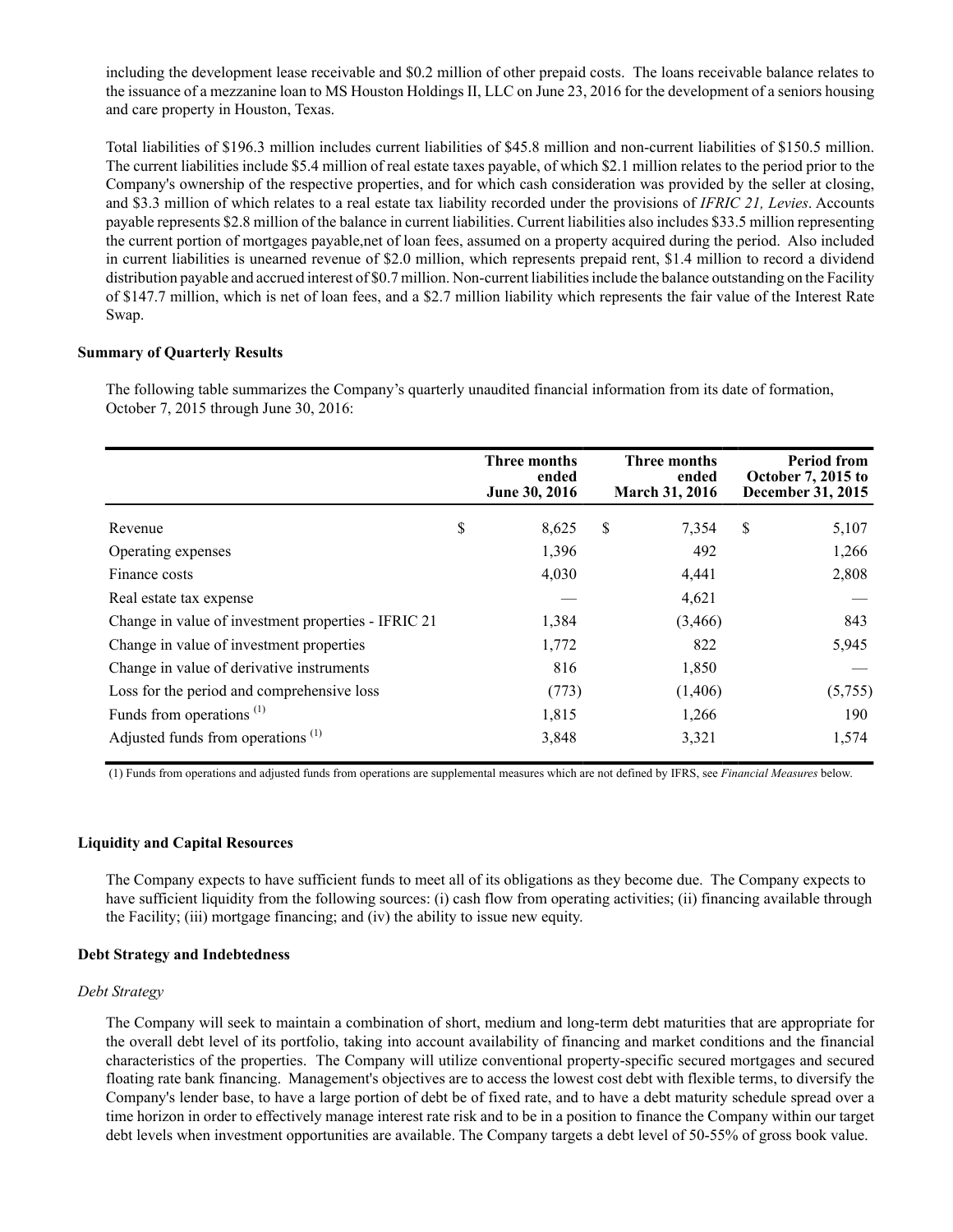Management monitors the Company's debt by reviewing debt to gross book value ratio, interest coverage ratio, debt maturity schedule, and the ratio of fixed versus floating rate debt.

*Indebtedness*

|                                   | Principal<br>Amount | Weighted<br>Average<br><b>Interest Rate</b> | Years to<br>Maturity |
|-----------------------------------|---------------------|---------------------------------------------|----------------------|
| <b>Fixed Rate Indebtedness</b>    |                     |                                             |                      |
| Term loan                         | \$<br>147,015       | 4.20% $^{(1)}$                              | 3.3                  |
| Mortgages payable                 | 23,053              | 4.00%                                       | (2)<br>2.6           |
|                                   | 170,068             | 4.17%                                       | 3.2                  |
| <b>Variable Rate Indebtedness</b> |                     |                                             |                      |
| Term loan                         | 2,985               | 3.45%                                       | 3.3                  |
| Revolver                          |                     | 3.45%                                       | 2.3<br>(3)           |
| Mortgages payable                 | 10,533              | 3.50%                                       | 1.3                  |
|                                   | 13,518              | 3.49%                                       | 1.8                  |
| <b>Total Indebtedness</b>         | \$<br>183,585       | 4.12%                                       | 3.1                  |
| Less Loan Fees                    | (2, 429)            |                                             |                      |
| Carrying Amount                   | \$<br>181,156       |                                             |                      |

(1) The Company entered into a Swap Agreement effectively fixing the interest rate at 4.2% through October 30, 2019.

(2) For purposes of the years to maturity calculation, the Company used March 16, 2020 for Chesterton, the date to which it may be extended.

(3) For purposes of the years to maturity calculation, the Company used October 31, 2017 for Topeka, the date to which it may be extended.

#### *Debt to Gross Book Value*

Debt to gross book value is calculated by dividing the total indebtedness, net of loan costs, by the gross book value of the Company. At June 30, 2016, the Company's total consolidated indebtedness is approximately \$181.2 million, which represents approximately 43% of gross book value.

#### *Repayment Summary*

Management attempts to stagger the maturity of the Company's fixed rate debt with the objective of achieving a distribution of maturities over a time horizon. This strategy reduces the Company's exposure to interest rate fluctuations on its fixed rate debt in any one period and reduces liquidity risk. From time to time, the Company will assume existing debt upon the acquisition of income properties, and the maturity of such debt may not fit within the overall target debt maturity profile of the Company.

Management, when appropriate, strives to minimize variable rate debt. To manage interest rate risk, a wholly owned subsidiary of the Company entered into the Swap Agreement, which effectively fixes interest on \$147.0 million of the Facility at a rate of 4.2% through its maturity on October 30, 2019. The strategy of the Interest Rate Swap is to convert variable interest cash outflows into known fixed interest cash outflows.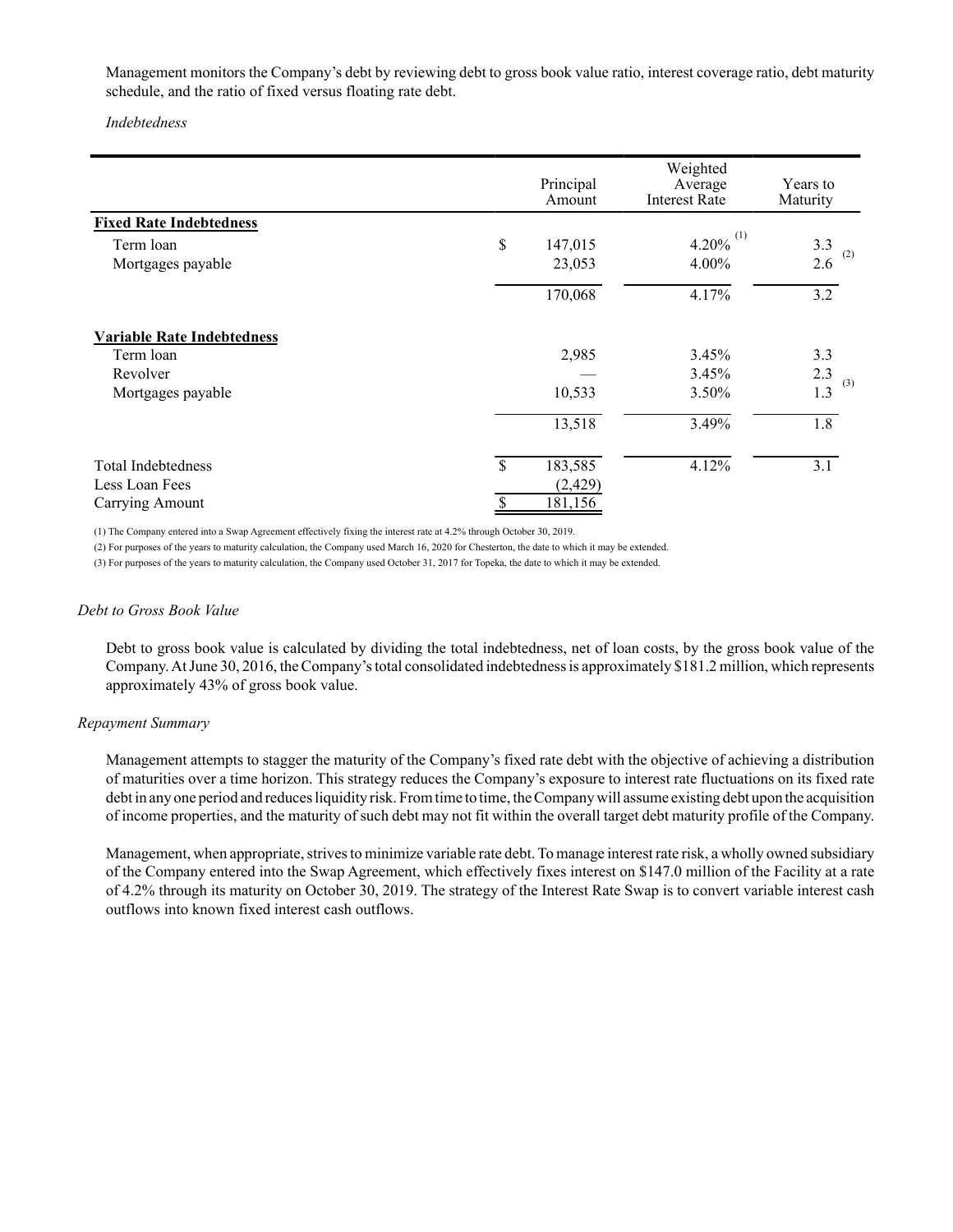## **Contractual Commitments**

A summary of future debt obligations, in thousands of dollars, based on principal debt maturities as of June 30, 2016, is as follows, including expected interest payments:

|                                             | Total            | 2016       | 2017       | 2018 | 2019                | 2020          |   | Thereafter |
|---------------------------------------------|------------------|------------|------------|------|---------------------|---------------|---|------------|
| Facility                                    | 171,431 \$<br>S. | $3,240$ \$ | $6,428$ \$ |      | 6,428 \$ 155,335 \$ | $\frac{1}{2}$ | S |            |
| Mortgages payable                           | 34,480           | 11,130     | 23,350     |      |                     |               |   |            |
| Accounts payable and accrued<br>liabilities | 7,861            | 7,861      |            |      |                     |               |   |            |
| Accrued distributions                       | 1,386            | 1,386      |            |      |                     |               |   |            |
| Purchase commitment                         | 50,863           | 39,845     | 11,018     |      |                     |               |   |            |
| Mezzanine financing commitment              | 2,550            | 2,550      |            |      |                     |               |   |            |

The Facility is comprised of a term loan (the "Term Loan") with capacity of \$150.0 million and an optional revolver (the "Revolver") with capacity of \$50.0 million. The Revolver includes an accordion feature that can extend the capacity of the Revolver to \$150.0 million, bringing the total capacity of the Facility to \$300.0 million. The Term Loan has an initial maturity date of October 30, 2019. The Revolver has an initial maturity date of October 30, 2018, and has a one year extension option. At June 30, 2016, the Facility was secured by the Symphony Portfolio and the Scranton Portfolio. The Facility provides for interest only payments during the term and a borrowing rate of LIBOR plus 300 basis points. The interest rate has been effectively fixed through the Swap Agreement for \$147.0 million of the Facility.

Mortgages payable is comprised of mortgages assumed upon the acquisitions of the Chesterton, Mooresville and Topeka properties. The Chesterton mortgage bears interest at a rate of 4.0% and matures on March 16, 2020. The Mooresville mortgage bears interest at a rate of 4.0% and matures on June 27, 2017. The Topeka mortgage bears interest at a rate of 3.5% and matures on October 31, 2017.

Accounts payable relate primarily to accrued realty taxes, professional fees and accrued costs related to the Topeka development.

Accrued distributions relates to the June 2016 dividend declared.

On March 31, 2016, a subsidiary of the Company entered into a purchase and sale agreement to acquire a portfolio of 3 properties in Syracuse, New York (the "Hearth Portfolio") for total consideration of \$50,863. One of these properties closed on August 5, 2016, one is expected to close during 2016, and the third is expected to close in 2017.

On April 7, 2016, the Company entered into an agreement to provide mezzanine financing of \$2.5 million to MS Webster LLC, a wholly owned subsidiary of Mainstreet LLC, for a development of a seniors housing and care property in Webster, Texas. The mezzanine loan provides for annual interest of 14.5%, which will be payable at a rate of 10.5% in current pay on a monthly basis, with the remaining 4.0% interest accruing until the earlier of the loan's maturity or prepayment. Mainstreet LLC will pay yield protection on this investment from July 1, 2016 through the date that the project funding conditions are satisfied and the loan is funded. The mezzanine loan will provide the Company with the right to purchase the development upon its substantial completion at fair market value.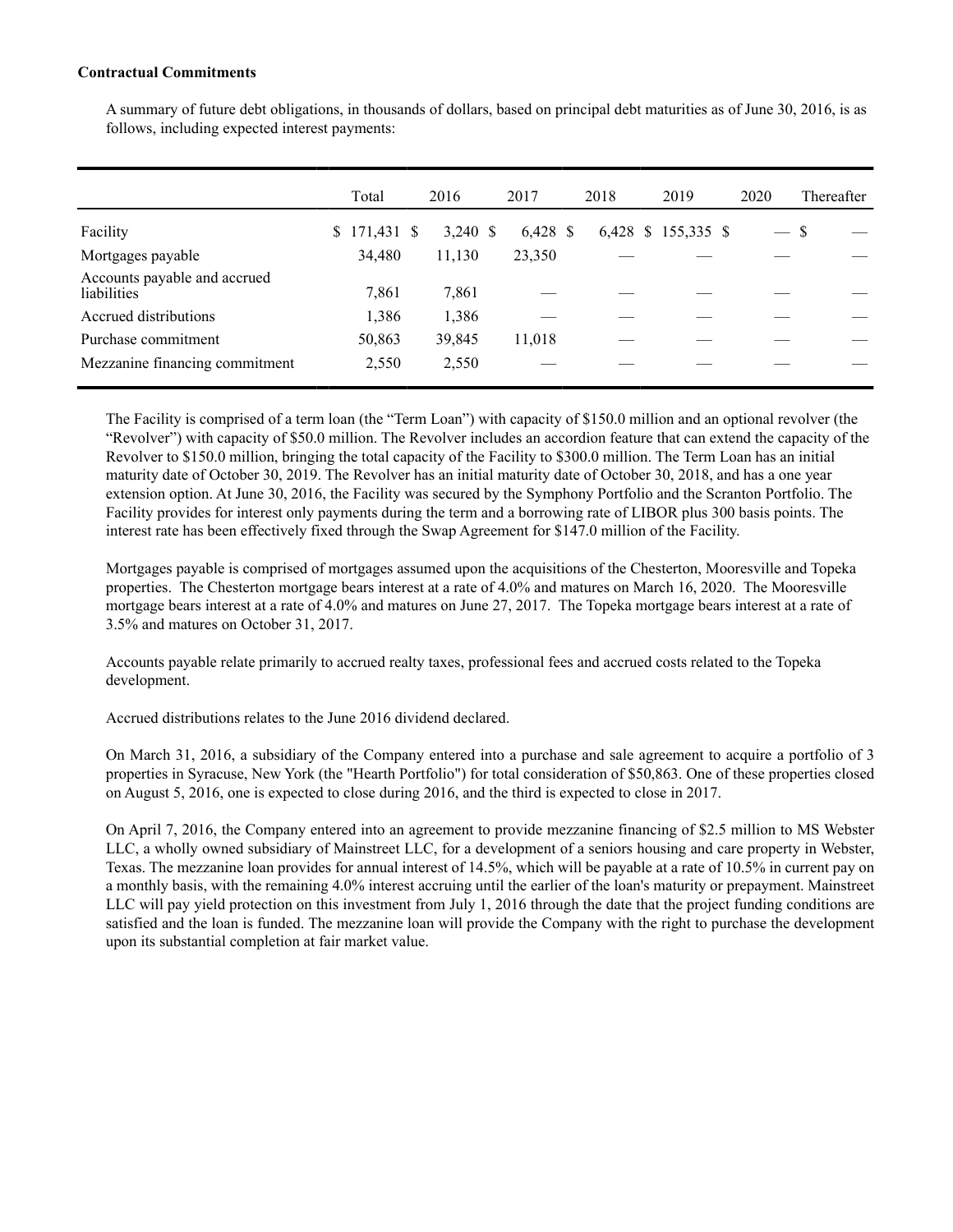#### **Financial Instruments and Other Instruments**

To manage interest rate risk, the Company entered into the Swap Agreement. In the Swap Agreement, the Company agreed to exchange the difference between fixed and variable rate interest on a principal amount of \$147.0 million. The Swap Agreement effectively fixes interest at a rate of 4.2% through its maturity on October 30, 2019. The Interest Rate Swap is not designated as a hedge and is marked to fair value each reporting period through finance cost in the consolidated statements of profit and other comprehensive income.

## **Off-Balance Sheet Items**

There were no off-balance sheet items as of June 30, 2016.

## **Transactions Between Related Parties**

During the period ended June 30, 2016, the following related party transactions occurred.

The Company paid an asset management fee to MAMI, which is 100% owned by the chairman of the Company. The fee is payable pursuant to the asset management agreement dated October 29, 2015, and calls for an annual asset management fee equal to 3.0% of gross rentals received. For the period ended June 30, 2016, asset management fees paid to MAMI under this asset management agreement were \$0.2 million. The asset management agreement was terminated on closing of the reverse takeover and replaced with a new asset management agreement effective April 4, 2016.

On June 23, 2016, the Company issued a mezzanine loan to MS Houston Holdings II, LLC (a wholly owned subsidiary of Mainstreet LLC) for the development of a seniors housing and care property in Houston, Texas. The mezzanine loan provides for annual interest of 14.5%, which will be payable at a rate of 10.5% in current pay on a monthly basis, with the remaining 4.0% interest accruing until the earlier of the loan's maturity or prepayment. The mezzanine loan provides the Company with the right to purchase the development upon its substantial completion at fair market value.

On April 4, 2016, the Company entered into a new asset management agreement with MAMI, which calls for management fees payable at a rate of 0.3% of the estimated gross book value of the Company up to a gross book value of \$1.0 billion, plus 0.1% of the gross book value of the Company in excess of \$1.0 billion. For the three and six months ended June 30, 2016, asset management fees paid to MAMI under the new asset management agreement were \$0.3 million. The asset management agreement entered into on April 4, 2016 is for a term of 5 years, commencing on April 4, 2016, and will be renewed for a further five-year term, without any action of notice, unless the agreement is terminated. Included in accounts payable at June 30, 2016 is \$123 payable to the MAMI.

On April 4, 2016 The Company directly and indirectly entered into two development agreements (together, the "Development Agreements") with Mainstreet LLC pursuant to which the Company has the right to provide mezzanine financing for projected construction costs for all suitable development properties identified by Mainstreet LLC. The Company will have an option to acquire any property for which it has provided mezzanine financing pursuant to the terms set out in the Development Agreements.

On October 30, 2015, the Company obtained a \$2.5 million loan from a company that is 100% owned by the chairman of the Company. This loan was utilized to fund a portion of acquisition related costs. On February 26, 2016, the loan was increased to \$3.5 million. On April 29, 2016, the loan was further increased to \$5.0 million. The loan had a maturity date of October 30, 2016 and bore interest at a rate of 5.0% per annum. The full balance of the loan and all remaining accrued interest thereon was repaid on June 2, 2016.

The Company expects to continue to transact with Mainstreet LLC and its affiliates as a result of the asset management agreement and Development Agreements executed during the period.

#### **Significant Areas of Estimation**

The preparation of consolidated financial statements requires management to make estimates and assumptions that affect the reported amounts of assets and liabilities and disclosure of contingent assets and liabilities at the date of the consolidated financial statements and the reported amounts of revenue and expenses throughout the period. Actual results could differ from those estimates.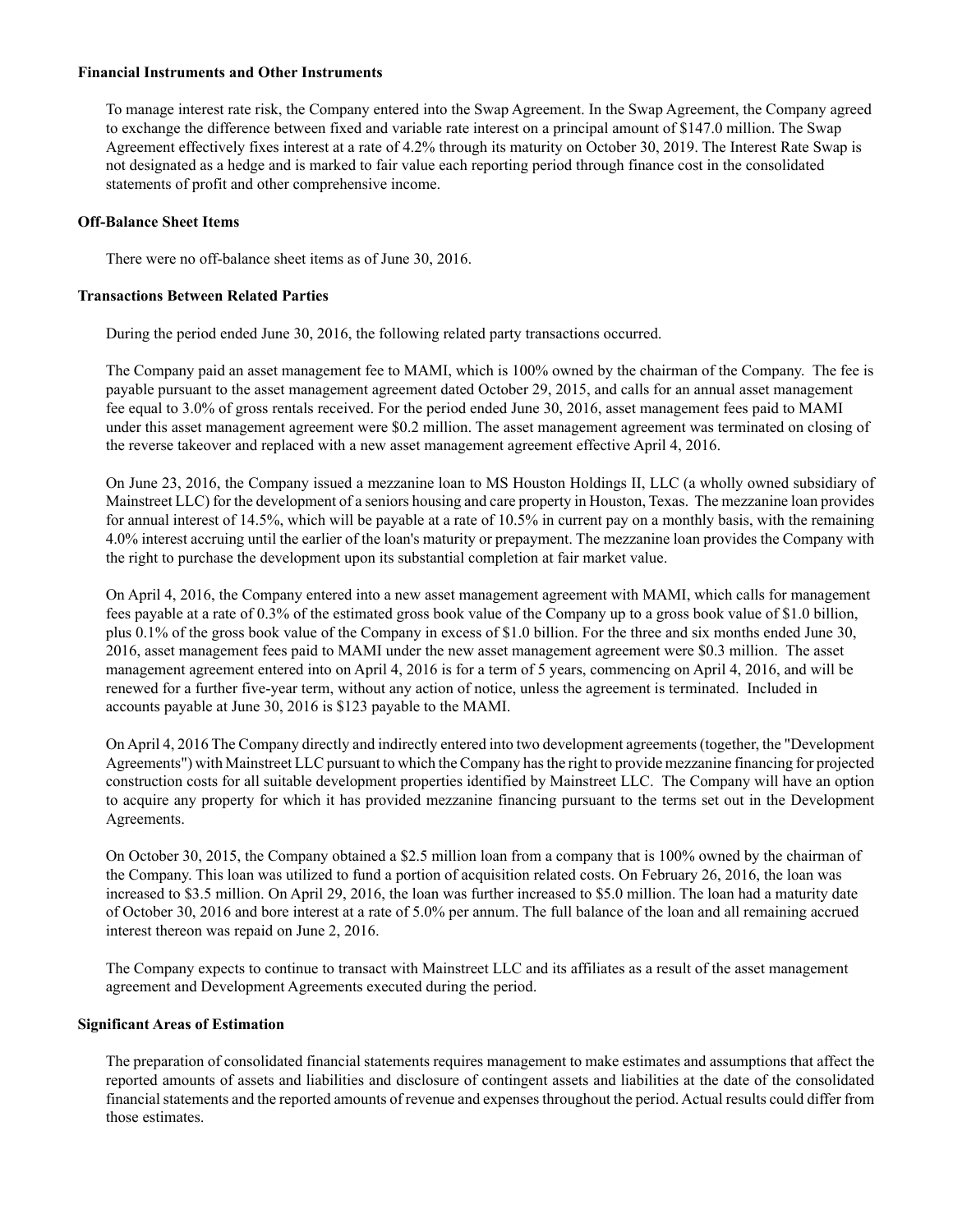Estimates and underlying assumptions are reviewed on an ongoing basis. Revisions to accounting estimates are recognized in the period in which the estimates are revised and in any future periods affected. Information about assumptions and estimation uncertainties that may have a significant risk of resulting in a material adjustment within the next financial year are as follows:

(i) Change in value of investment properties:

Investment properties, which include income properties, are carried on the consolidated statement of financial position at fair value and are valued by management with the assistance of qualified external valuation professionals with recognized and relevant valuation credentials. The valuations are based on a number of assumptions, such as appropriate discount rates and estimates of future rental income, operating expenses and capital expenditures. The valuation of investment properties is one of the principal estimates and uncertainties of the Company. Refer to note 6 to the financial statements of the Company for the period ended June 30, 2016 for further information on estimates and assumptions made in determination of the fair value of investment properties.

## **Significant Accounting Policies and Changes in Accounting Policies**

A summary of significant accounting policies and changes in accounting policies is set forth in notes 1 and 2, respectively, of the financial statements for the period ended December 31, 2015. Other than those noted in note 3 to the financial statements of the Company for the period ended June 30, 2016, there have been no significant changes in accounting policies since December 31, 2015.

## **Risks and Uncertainties**

See "Risk Factors" in the Company's prospectus dated May 26, 2016 for a complete list of risks that could materially affect the Company.

## **Controls and Procedures**

#### *Disclosure Controls and Procedures*

At June 30, 2016, the Chief Executive Officer and the Chief Financial Officer (the "Certifying Officers"), together with other members of management, have designed controls and procedures, as defined in National Instrument 52-109 to provide reasonable assurance that material information has been accumulated and communicated to management, to allow timely decisions of required disclosures to the Company and its consolidated subsidiary entities, within the required time periods.

#### *Internal Controls Over Financial Reporting*

At June 30, 2016, the Certifying Officers, together with other members of management, have designed internal control over financial reporting to provide reasonable assurance regarding the reliability of financial reporting and the preparation of financial statements for external purposes in accordance with IFRS.

## **Outstanding Shares**

As of August 10, 2016, 24,196,543 shares in the capital of the Company were issued and outstanding.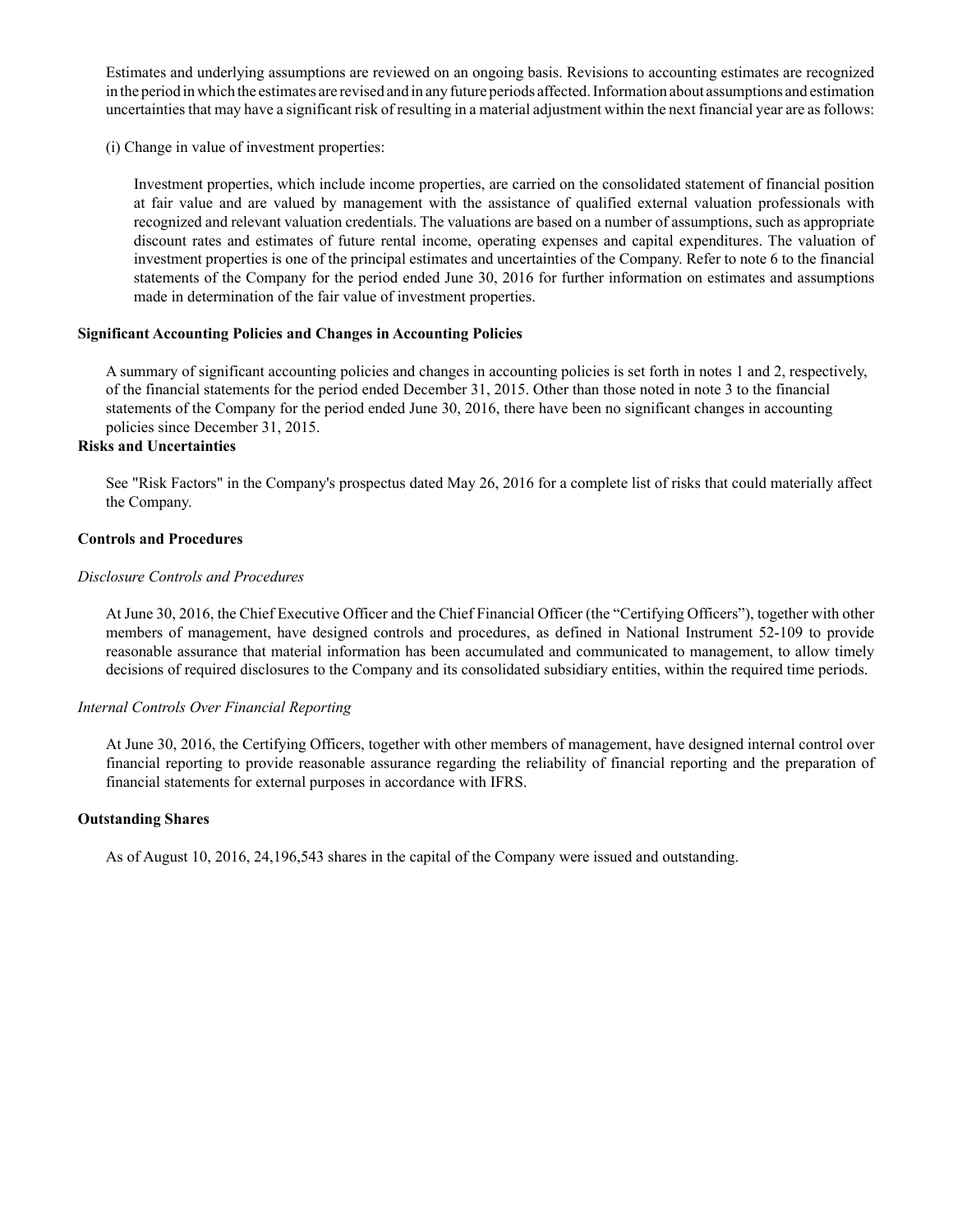#### **Financial Measures**

Funds From Operations ("FFO") and Adjusted Funds From Operations ("AFFO") are supplemental measures used by management to track the Company's performance. Such measures are not defined by IFRS and, therefore, should not be construed as alternatives to net profit calculated in accordance with IFRS. Further, the supplemental measures used by management may not be comparable to similar measures presented by other real estate enterprises. Management believes these terms reflect the operating performance and cash flow of the Company. Reconciliation to net profit/loss, as defined under IFRS, for FFO and AFFO are presented below.

## *Funds From Operations*

FFO, consistent with the REALpac definition, means net profit in accordance with IFRS, (i) plus or minus fair value adjustments on investment properties; (ii) plus or minus gains or losses from sales of investment properties; (iii) plus or minus certain other fair value adjustments; (iv) plus transaction costs expensed as a result of the purchase of property being accounted for as a business combination; (v) plus property taxes accounted for under IFRIC-21; and (vi) plus deferred income tax expense, after adjustments for equity accounted entities calculated to reflect FFO on the same basis as consolidated properties.

The use of FFO, combined with the required IFRS presentations, has been included for the purpose of improving the understanding of the operating results of the Company. FFO provides an operating performance measure that provides a perspective on the financial performance that is not immediately apparent from net profit determined in accordance with IFRS.

The Company's FFO is calculated as follows (in thousands of U.S. dollars):

|                                                 | Three months<br>June 30, 2016 |          | Six months<br>ended<br>June 30, 2016 |         |  |
|-------------------------------------------------|-------------------------------|----------|--------------------------------------|---------|--|
| Loss for the period                             | \$                            | (773)    | S                                    | (2,178) |  |
| Add/(deduct):                                   |                               |          |                                      |         |  |
| Change in fair value of investment properties   |                               | 3,156    |                                      | 512     |  |
| Property taxes accounted for under IFRIC 21     |                               | (1, 384) |                                      | 2,082   |  |
| Fair value adjustment of derivative instruments |                               | 816      |                                      | 2,666   |  |
| Funds from operations                           | ¢                             | 1,815    | \$                                   | 3,082   |  |

In the future, the Company's MD&Awill include per share disclosure of FFO. We believe this metric to be an effective means of evaluating performance. The current period does not provide a normalized basis on which FFO per share should be evaluated due to the reverse takeover transaction, the Offering, and the timing of the property acquisitions. Accordingly, we have not included per share values.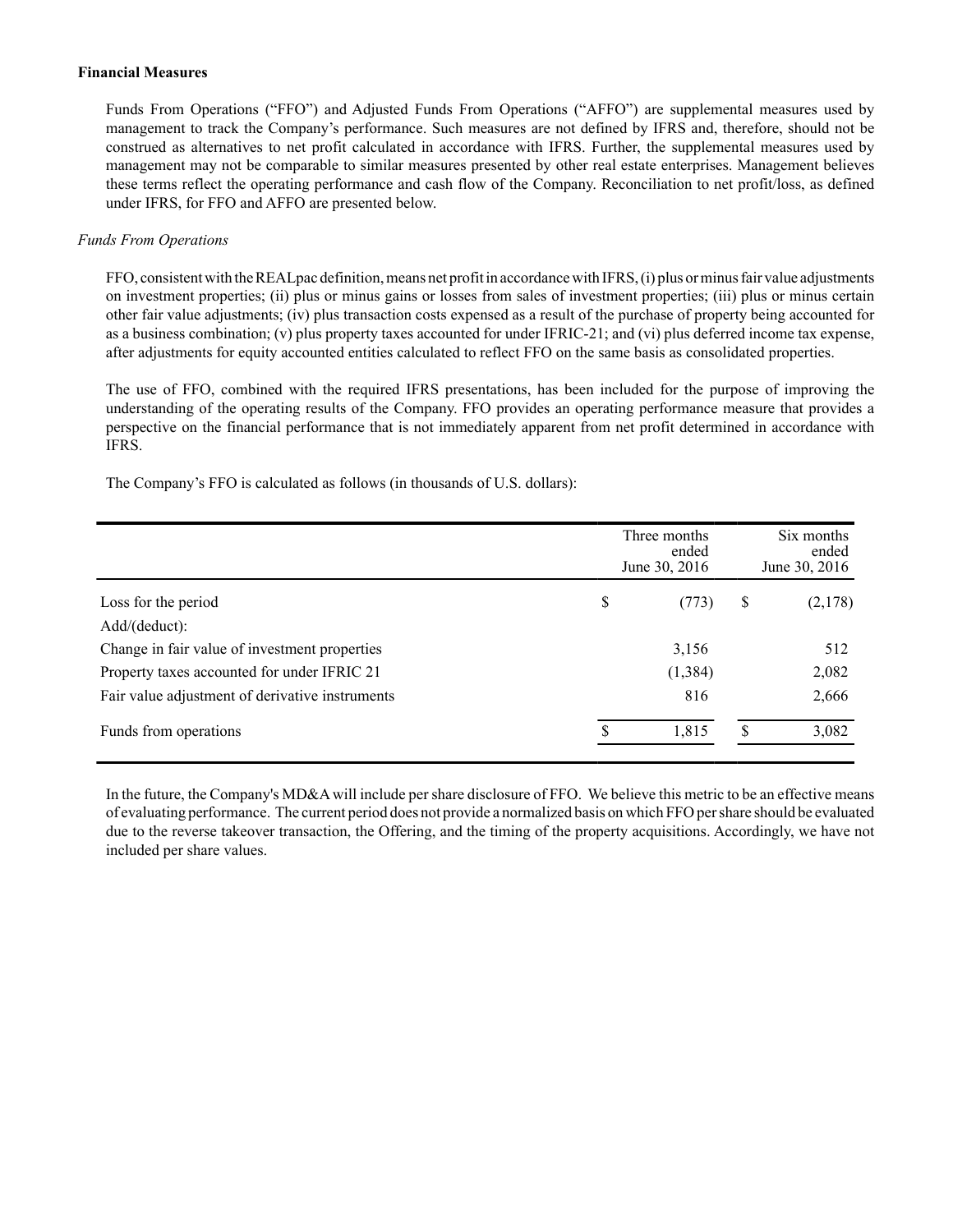## *Adjusted Funds From Operations*

The Company is of the view that AFFO is an effective measure of the cash generated from operations, after providing for certain adjustments.

AFFO means FFO, subject to certain adjustments, including: (i) mark-to-market adjustments on mortgages, amortization of deferred financing costs, and compensation expense related to deferred share incentive plans, (ii) adjusting for any differences resulting from recognizing property rental revenues on a straight-line basis, (iii) interest expense on convertible debentures, and (iv) other adjustments as determined by the directors of the Company in their sole discretion.

AFFO is a financial measure not defined under IFRS, and AFFO as presented herein may not be comparable to similar measures presented by other real estate investment trusts or real estate enterprises. For purposes of this MD&A, AFFO includes adjustments related to interest expense on convertible debentures.

The Company's AFFO is calculated as follows (in thousands of U.S. dollars):

|                                            | Three months<br>ended<br>June 30, 2016 | Six months<br>ended<br>June 30, 2016 |
|--------------------------------------------|----------------------------------------|--------------------------------------|
| Funds from operations                      | 1,815                                  | 3,082                                |
| Add/(deduct):                              |                                        |                                      |
| Straight-line rent adjustments             | (943)                                  | (1,765)                              |
| Interest expense on convertible debentures | 1,899                                  | 4,621                                |
| Amortization of financing costs            | 171                                    | 327                                  |
| Deferred Share Incentive Plan compensation | 81                                     | 81                                   |
| Development lease payments received        | 125                                    | 125                                  |
| Non-cash listing expense                   | 700                                    | 700                                  |
| Adjusted funds from operations             | 3,848                                  | 7,171                                |

In the future, the Company's MD&A will include per share disclosure of AFFO. We believe this metric to be an effective means of evaluating performance. The current period does not provide a normalized basis on which AFFO per share should be evaluated due to the reverse takeover transaction, the Offering, and the timing of the property acquisitions. Accordingly, we have not included per share values.